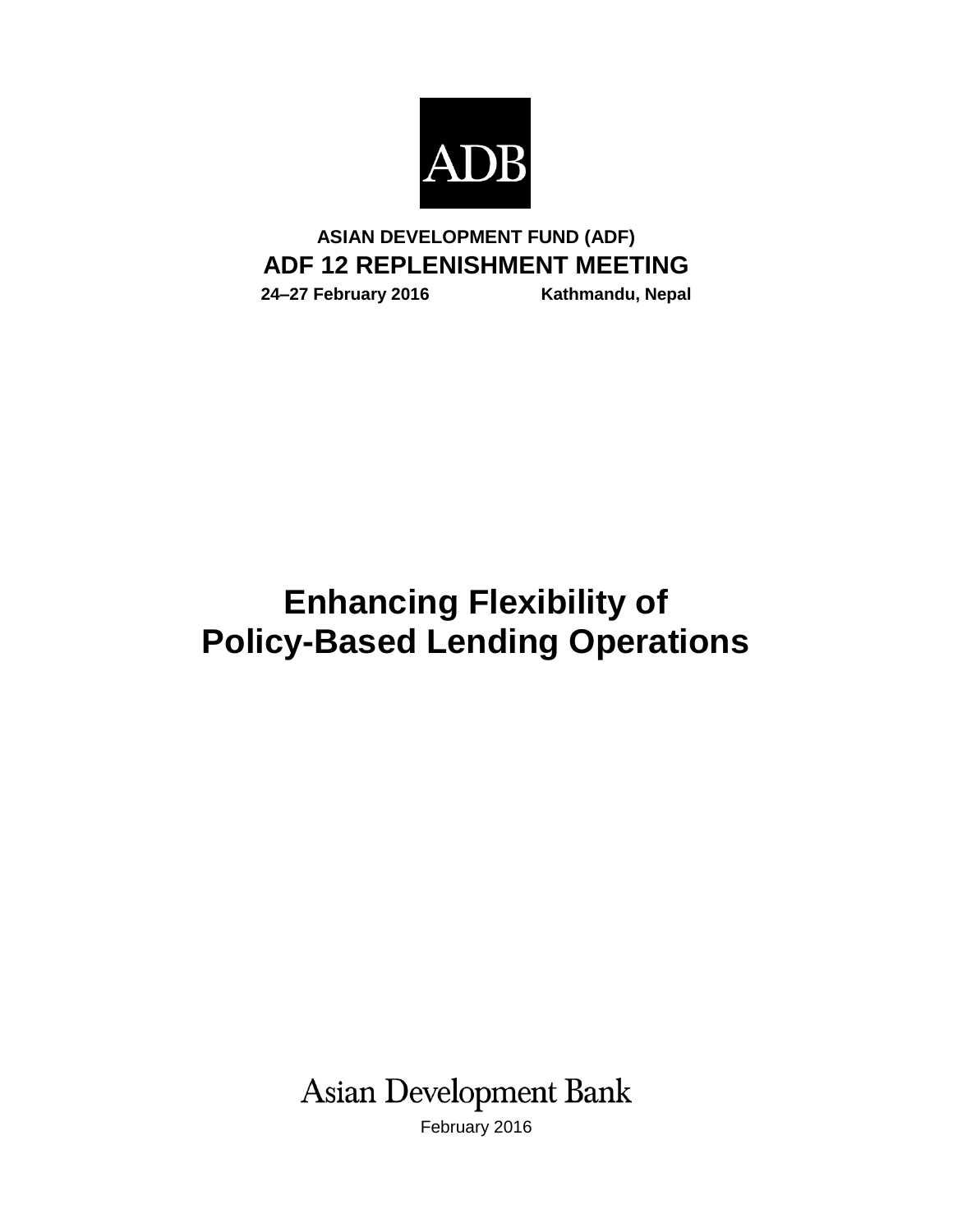# **ABBREVIATIONS**

| ADB         | Asian Development Bank                       |
|-------------|----------------------------------------------|
| <b>ADF</b>  | Asian Development Fund                       |
| AfDB        | African Development Bank                     |
| COL         | concessional OCR lending                     |
| <b>CSF</b>  | countercyclical support facility             |
| <b>DMC</b>  | developing member country                    |
| <b>DPL</b>  | development policy lending                   |
| DTF         | distance to frontier                         |
| <b>IADB</b> | Inter-American Development Bank              |
| IDA         | <b>International Development Association</b> |
| MDB         | multilateral development bank                |
| <b>MOL</b>  | market-based OCR lending                     |
| OCR         | ordinary capital resources                   |
| PBL         | policy-based lending                         |
|             |                                              |

#### **NOTE**

In this report, "\$" refers to US dollars, unless otherwise stated.

In preparing any country program or strategy, financing any project, or by making any designation of or reference to a particular territory or geographic area in this document, the Asian Development Bank does not intend to make any judgments as to the legal or other status of any territory or area.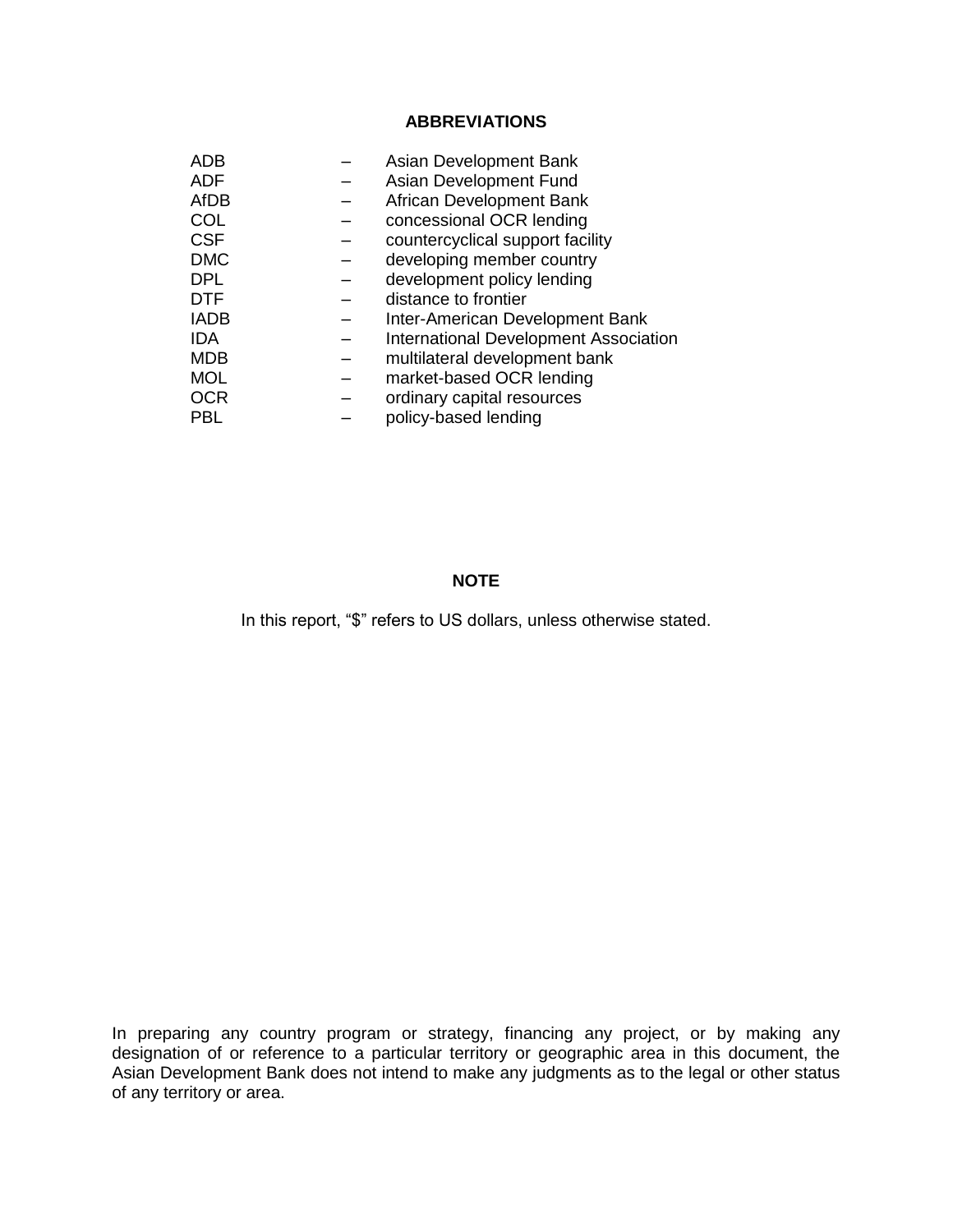# **CONTENTS**

|      |                 | <b>EXECUTIVE SUMMARY</b>                                                                                    |                |  |
|------|-----------------|-------------------------------------------------------------------------------------------------------------|----------------|--|
| I.   | <b>PROPOSAL</b> |                                                                                                             |                |  |
| ΙΙ.  |                 | OVERVIEW OF ADB'S POLICY-BASED LENDING                                                                      |                |  |
|      | А.<br>В.        | Evolution of Policy-Based Lending<br>Additional Constraints on Concessional Policy-Based Lending Operations | 3              |  |
| III. |                 | CASE FOR MORE FLEXIBLE APPROACH                                                                             | 4              |  |
|      | А.              | Merits of Greater Use of Policy-Based Lending in Concessional Assistance<br>Countries                       | 4              |  |
|      | В.              | Practical Problems with the Rigid Ceiling                                                                   | 5              |  |
|      | C.              | Harmonization with Other Multilateral Development Banks                                                     | 6              |  |
|      | D.              | Findings from Independent Evaluation                                                                        | 7              |  |
| IV.  |                 | <b>ISSUES FOR DONORS' ENDORSEMENT</b>                                                                       | $\overline{7}$ |  |
|      |                 |                                                                                                             |                |  |

| Trends in Policy-Based Lending in Concessional Assistance Countries |  |
|---------------------------------------------------------------------|--|
|---------------------------------------------------------------------|--|

**Page**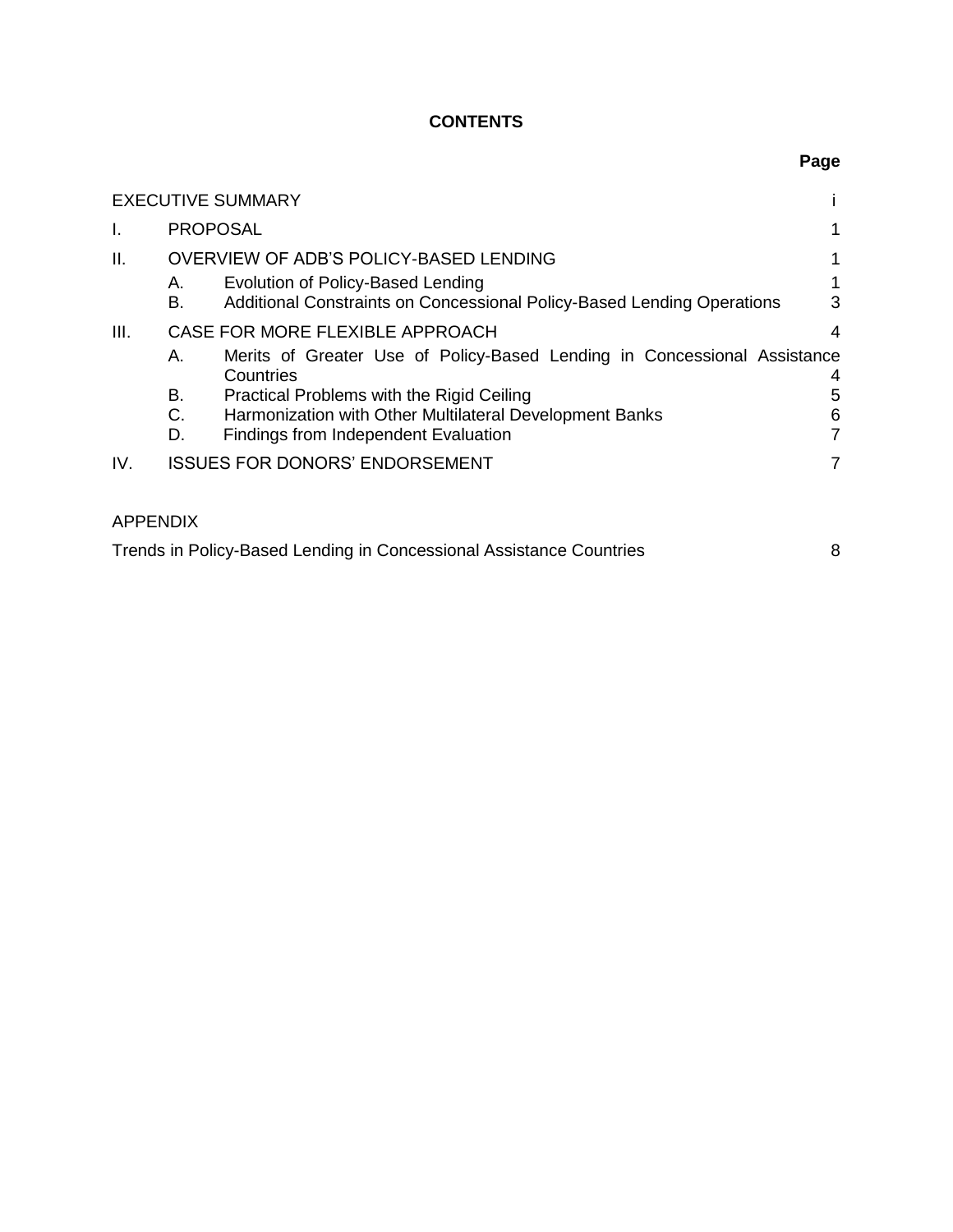#### **EXECUTIVE SUMMARY**

This paper proposes to enhance the flexibility of policy-based lending (PBL) of the Asian Development Bank (ADB) financed by the concessional resources. It calls for replacement of the current hard ceiling of the concessional PBL share, set at 22.5% of the entire concessional public sector lending on a 3-year average basis, with the new requirement for Management to report the prospective PBL share to the Board for information. Such reporting would be conducted in the event that the 3-year average of the concessional PBL share is projected to exceed 30% based on annual preliminary staff estimates. Management will make best efforts to ensure that the concessional PBL share remains within this benchmark, as part of ADB's ongoing operational monitoring and planning process.

The role and design of PBL at ADB and other international financial institutions have been evolving to reflect the changing context and understanding of international development. ADB adopted its first program lending policy in 1978 to address foreign exchange shortages faced by its developing member countries (DMCs). In the 1980s, the scope of multilateral development banks' (MDBs) program lending was broadened to address a wide range of policy reforms of developing and transitioning economies. In 1983, ADB reformulated its program lending as an instrument to support policy reforms. Since then, ADB's conventional PBL has been playing the important role of supporting structural reforms in its DMCs. Through a series of subsequent policy reviews approved by the Board, the general ADB-wide ceiling applicable to concessional and non-concessional PBLs combined has been raised from 5.0% (in 1978) to 7.5% (in 1983), 15.0% (in 1987), and 20.0% (in 1999). ADB's present sub-ceiling on concessional PBL was set at the time of the Asian Development Fund (ADF) VI negotiations in 1991, and has not been changed since then. In the meantime, other MDBs have adopted more flexible approaches in their PBL mobilization, leaving room for greater harmonization across development partners.

The proposal to relax the sub-ceiling for concessional PBL has a strong rationale. Available data show that the concessional assistance countries continue to lag in terms of policy and institutional reforms. Flexible use of PBL should help DMCs undertake extensive policy reforms to enhance their development prospects. The structural reforms envisaged under PBL operations would not only improve the efficiency of DMCs' economies but also enhance the effectiveness of broader development financing, including ADB's project loans. Without the rigid ceiling, the quick disbursing feature of PBL should allow more effective countercyclical financing support in times of macroeconomic difficulties, such as financial crises. Greater flexibility would also address the practical difficulty of forecasting and managing the volume of concessional assistance within the tight restriction. It would also better align ADB with other MDBs that have a more flexible approach. Evaluation findings also support the proposal. According to preliminary ratings, the success rate for PBL operations in concessional assistance-only countries has been improving and was higher than those for project lending operations on average, over 2006– 2015.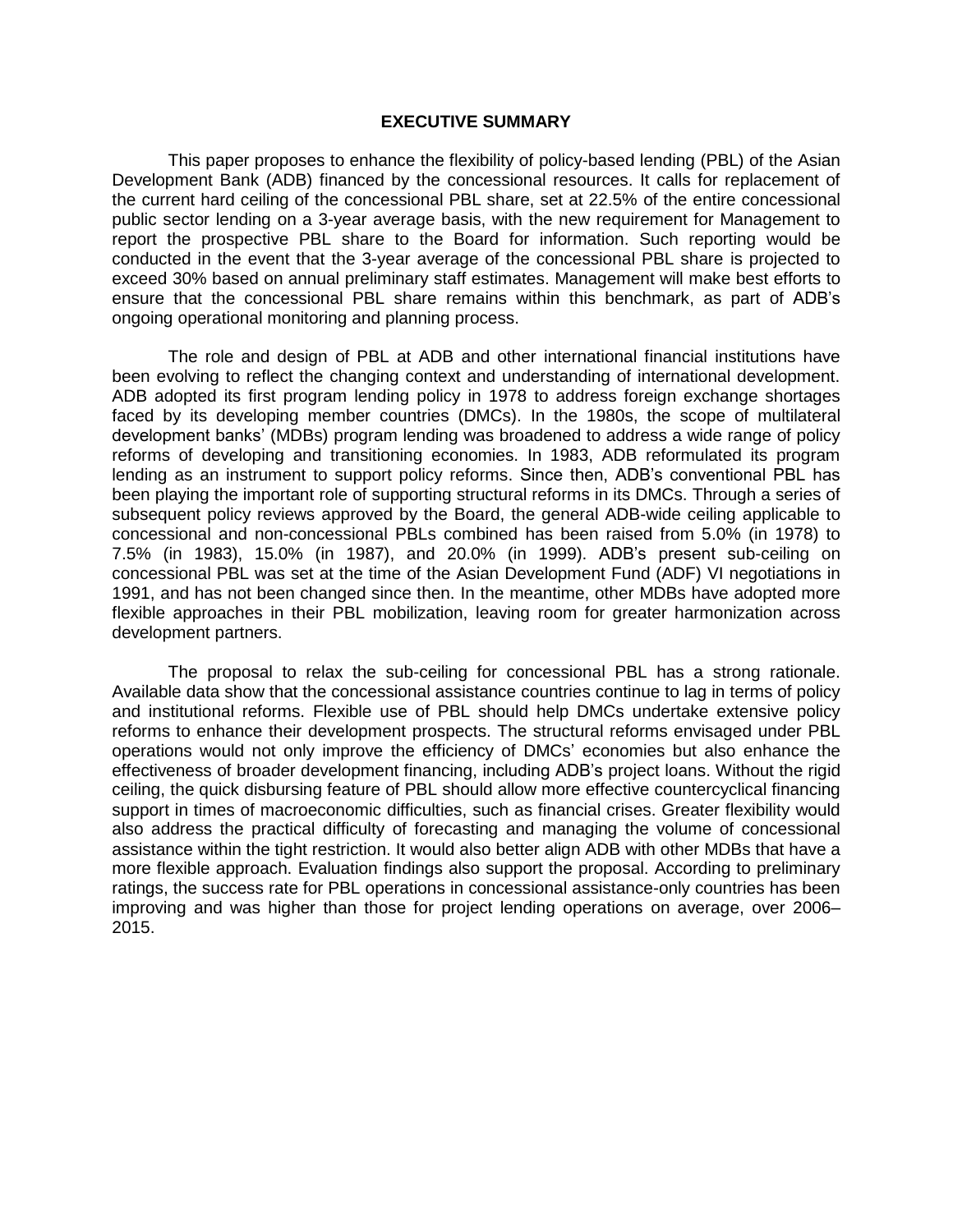# **I. PROPOSAL**

<span id="page-4-0"></span>1. This paper proposes to enhance the flexibility of Asian Development Bank's (ADB) policy-based lending (PBL) operations financed by concessional resources, including Asian Development Fund (ADF) grants and concessional ordinary capital resources (OCR). It calls for replacement of the current hard ceiling on the concessional PBL share, set at 22.5% of the entire concessional public sector lending on a 3-year average basis, with a new requirement for Management to report the prospective PBL share for information to the Board. Such reporting would be conducted in the event that the 3-year average of the concessional PBL share is projected to exceed 30%, based on preliminary annual staff estimates. Management will make best efforts to ensure that the concessional PBL share remains within this benchmark, as part of ADB's ongoing operational monitoring and planning process. The proposed approach would allow more flexibility in PBL operations in support of policy reforms in concessional assistance countries.

# **II. OVERVIEW OF ADB'S POLICY-BASED LENDING**

# <span id="page-4-2"></span><span id="page-4-1"></span>**A. Evolution of Policy-Based Lending**

2. The role and design of PBL at ADB and other international financial institutions have been evolving to reflect the changing context and understanding of international development. PBL has its origins in balance-of-payment support. ADB adopted its first program lending policy in 1978 to address foreign exchange shortages faced by its developing member countries (DMCs) in the aftermath of the global oil crisis in the 1970s. 1 In contrast to project lending, which supported capital investments, program loans provided financing for the importation of production inputs to increase productive capacity in certain high-priority sectors. Such an instrument was to be used only in special circumstances. PBL was initially limited to 5% of ADB's anticipated overall annual lending, and up to a maximum of 10% of anticipated annual lending at the country level.

3. ADB reviewed and modified its program lending policy in 1983 to enhance its impact.<sup>2</sup> Policy reform objectives were added to include modernization and/or rationalization of production facilities, in addition to capacity utilization objectives. The 1983 policy revision also envisaged enhanced policy dialogue with country authorities on medium-term sector development plans and policies, and the increased use of technical assistance resources to analyze sector issues and strengthen institutions. The ADB-wide ceiling was raised from 5.0% to 7.5% and the country ceiling from 10.0% to 20.0%.

4. A revised PBL instrument was introduced in 1987.<sup>3</sup> The objective of program loans was redefined to address underlying sector needs and constraints—including policy reforms, investment plans, and institutional strengthening. The ceiling on program lending was raised to 15% of total ADB lending, and the 20% ceiling for individual countries was abolished. The scope of lending was broadened to include the financial, industry, energy, transport and telecommunications, and social sectors. The new policy cautioned that program loan conditionalities should not be expected to work in the same way as for project loans; instead, they should be assessed in the broad context of policy reform. To capture this, the process

<sup>1</sup> ADB. 1978. *Program Lending*. Manila.

<sup>2</sup> ADB. 1983. *A Review of Program Lending Policies.* Manila.

<sup>3</sup> ADB. 1987. *A Review of Program Lending Policies*. Manila.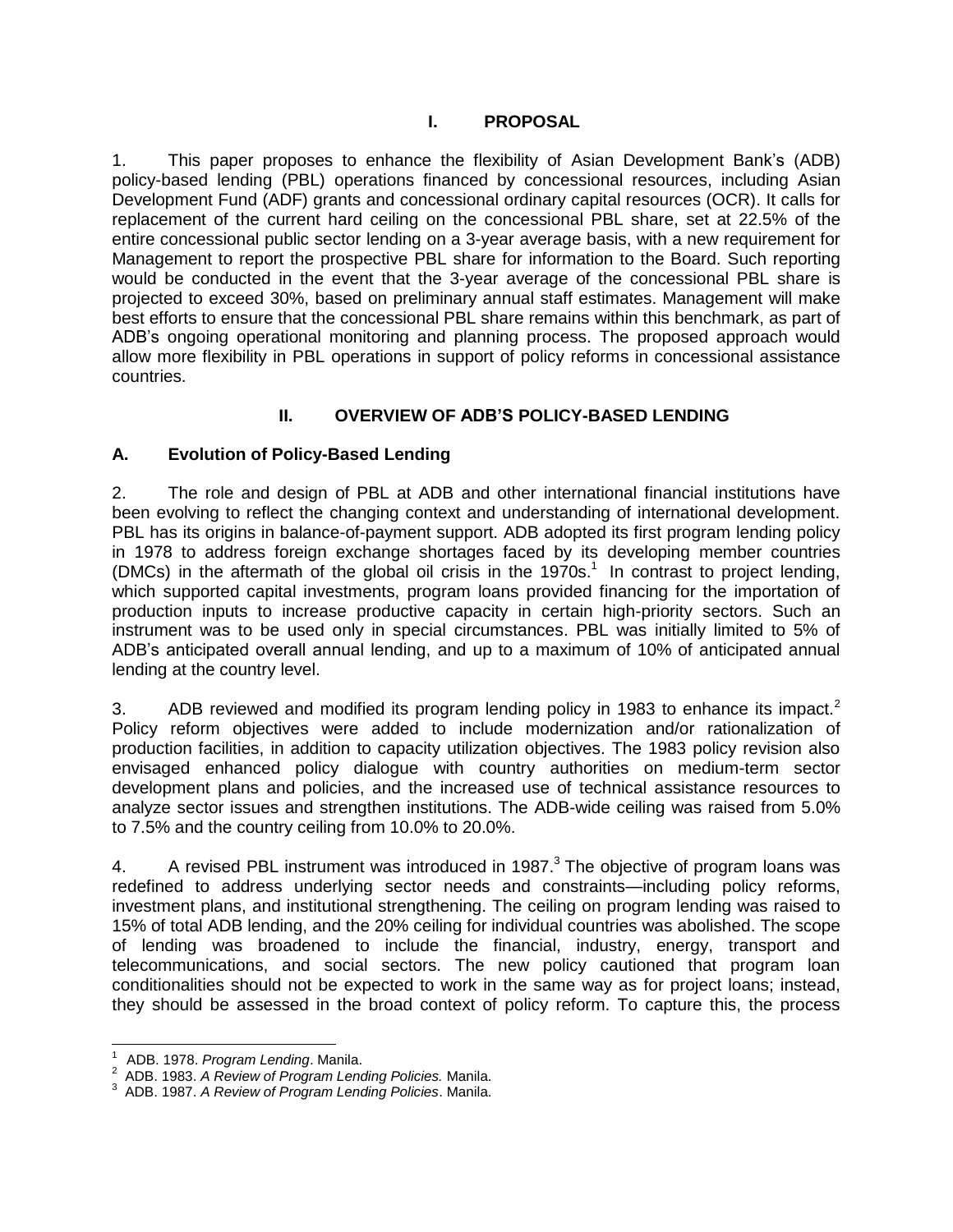should be reflected in a development policy letter from the government requesting the program loan. Reforms should be paced and transitional costs reduced through the provision of retraining and other adjustment assistance, especially for the poor. The policy also called for the compatibility of program loans with policy reform measures of the International Monetary Fund and the World Bank.

5. ADB introduced further amendments to its PBL instrument in 1996. $4$  By then, it was recognized that meeting loan conditions did not guarantee the realization of the expected impact of a program. Even the reformulated program loans tended to be implemented over a relatively short period, providing inadequate time for policies to work fully. Given the significant role of the International Monetary Fund and the World Bank in PBL at the macroeconomic level, it was also felt that ADB program lending should be strengthened at the sector level. Hence, a new sector development program was introduced as a combination of three existing modalities (program loan, project loan, and technical assistance) to address sector needs more comprehensively. Sector analysis also became a precondition for program lending. In addition, poverty, social, environmental, and mitigation measures were emphasized.

6. Program lending experienced a substantial increase during the Asian Financial Crisis in the late 1990s. Several crisis loans were approved in quick succession to help contain the negative impact of the crisis, and the 15% ceiling was exceeded. Even without crisis lending, demand from DMCs for program lending remained strong. In 1999, to separate substantial program lending in a crisis situation from PBL in a non-crisis situation, the special program loan modality was introduced. ADB also introduced the programmatic cluster approach to support DMCs' reform path from the medium-term perspective. In addition, the ceiling on program lending was raised from 15% to 20% of total ADB public sector lending.

7. Further reforms were approved in 2011. They comprised two main elements: mainstreaming medium-term programmatic budget support, and enhancing ADB's short-term crisis response capacity.<sup>5</sup> The refined PBL policy emphasized the importance of country ownership and flexibility in the design and implementation of reforms in a number of the Strategy 2020 priority areas—including finance and private sector development, governance, and institutional development.<sup>6</sup> Under the revised policy, DMC-owned structural reform conditionality was designated a prerequisite for budget support, to ensure its effectiveness.

8. Over the years, PBLs have been increasingly used to support important policy and sector reforms. Their sectoral focus has shifted, in line with development priorities in Asia and the Pacific. Since 2011, a majority of PBLs financed by concessional resources addressed reforms in public sector management. Other areas of focus include energy and finance. A more detailed overview of program lending in concessional assistance countries is in the Appendix, along with examples of how PBL operations have been used to catalyze important policy reforms.

 $\overline{a}$ 

<sup>4</sup> ADB. 1996. *Review of the Bank's Program-Lending Policies*. Manila.

<sup>5</sup> The 2011 PBL policy involved mainstreaming the countercyclical support facility (CSF) to provide budget support to DMCs' fiscal stimulus packages, and providing special policy-based loans for balance of payments support. More flexibility was also provided in setting the terms of the CSF and special policy-based loans. ADB. 2011. *Review of ADB's Policy-Based Lending.* Manila.

<sup>6</sup> ADB. 2008. *Strategy 2020: The Long-Term Strategic Framework of the Asian Development Bank 2008–2020*. Manila.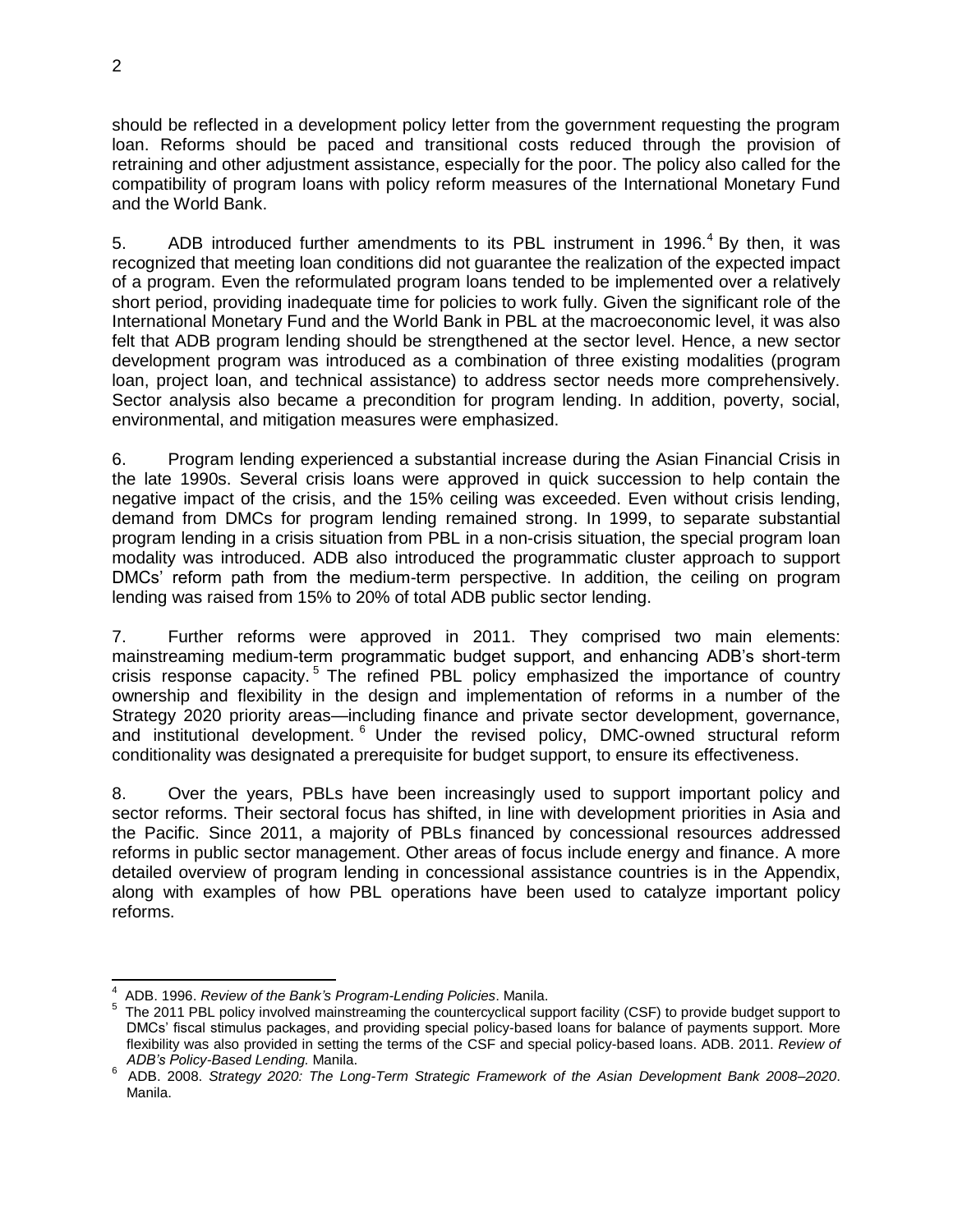#### <span id="page-6-0"></span>**B. Additional Constraints on Concessional Policy-Based Lending Operations**

9. Provision of ADB's concessional PBL has been subject to an additional sub-ceiling set at the time of ADF VI negotiations in 1991.<sup>7</sup> In addition to the ADB-wide ceiling (set at 15% of total public sector lending at the time), ADF donors agreed that a separate sub-ceiling should be set on concessional PBLs, given the high share of PBL utilization observed for concessional loans at the time. This was set at 22.5% of total concessional lending, midway between the ADB-wide ceiling of 15.0% and the International Development Association (IDA) cap then set at 30.0%. The PBL sub-ceiling for concessional assistance has not been adjusted since then. While the PBL policy provides some flexibility in the interpretation of the ADB-wide ceiling, which is to apply under normal circumstances, the sub-ceiling on concessional PBL operations does not include such qualification.

10. In most of the recent years, the concessional PBL share has been carefully managed within 22.5% of total ADF commitments, but compliance with the sub-ceiling has imposed constraints on flexible resource mobilization. Over 2013–2015, the share of ADF-funded PBL reached 22.3%, which is within but very close to the ADF ceiling. Previously, in 2009–2010, the global financial crisis gave rise to demand for countercyclical budget support to ADF-eligible countries (Table 1). Then, at the time of the crisis, Management had to seek a spot waiver from the Board to exceed the sub-ceiling.<sup>8</sup> A similar situation may arise in the future, in times of global or regional economic distress. Budget support under PBL is primarily aimed at financing medium-term development expenditures (as opposed to short-term fiscal stimulus). Hence, depending on the public expenditure planning, demand for concessional PBL could increase even in non-crisis situations.

| <b>Item</b>                   | 2009      | 2010      | 2011      | 2012      | 2013      | 2014      | 2015      |
|-------------------------------|-----------|-----------|-----------|-----------|-----------|-----------|-----------|
| Overall                       |           |           |           |           |           |           |           |
| PBL (\$ million)              | 3,598.90  | 1,580.90  | 690.60    | 1.887.00  | 1,183.00  | 2.326.00  | 2,810.20  |
| Total (\$ million)            | 11,332.90 | 11,376.70 | 12,202.20 | 10,944.30 | 12,610.70 | 11,610.10 | 13,412.30 |
| PBL share (single year, %)    | 31.8      | 13.9      | 5.7       | 17.2      | 9.4       | 20.0      | 21.0      |
| PBL share (3-year rolling, %) | 28.3      | 24.1      | 16.8      | 12.0      | 10.5      | 15.3      | 16.8      |
| Concessional                  |           |           |           |           |           |           |           |
| PBL (\$ million)              | 994.85    | 568.30    | 190.62    | 435.99    | 783.00    | 720.00    | 688.20    |
| Total (\$ million)            | 3,121.62  | 3,179.76  | 2,551.61  | 3,005.38  | 3,850.05  | 3,090.91  | 2,871.90  |
| PBL share (single year, %)    | 31.9      | 17.9      | 7.5       | 14.5      | 20.3      | 23.3      | 24.0      |
| PBL share (3-year rolling, %) | 25.8      | 25.2      | 19.8      | 13.7      | 15.0      | 19.5      | 22.3      |

#### **Table 1: Share of Policy-Based Lending in ADB Operations**

ADB = Asian Development Bank, PBL = policy-based lending.

Note: Data for 2015 are provisional.

Source: Asian Development Bank.

8 ADB. 2009. *Proposed Waiver of the Asian Development Fund Program Lending Limit for 2007–2009*. Manila; ADB. 2010. *Proposed Waiver of the Asian Development Fund Program Lending Limit for 2008–2010.* Manila.

<sup>7</sup> ADB. 1992. *Arrangements for Lending from ADF and TASF Operations Funded by ADF Contributions*. Manila.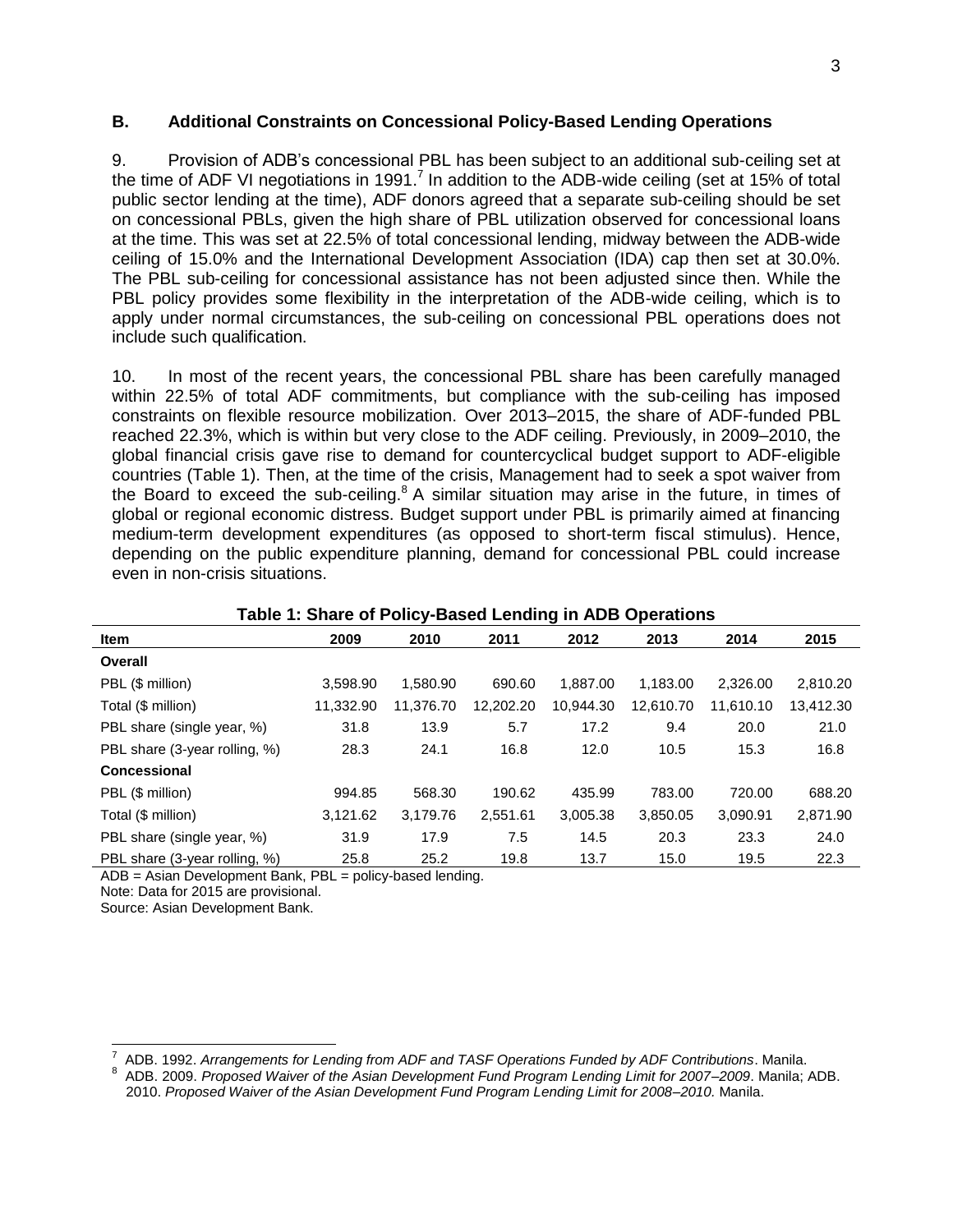# **III. CASE FOR MORE FLEXIBLE APPROACH**

#### <span id="page-7-1"></span><span id="page-7-0"></span>**A. Merits of Greater Use of Policy-Based Lending in Concessional Assistance Countries**

11. **The greater scope for policy and institutional reforms.** Most of ADB's concessional PBL operations address private sector development and governance.<sup>9</sup> Available data show that there is scope for concessional assistance countries to advance reforms in both areas. With regard to private sector development, the World Economic Forum's Global Competitiveness Index and the World Bank's Doing Business rating reveal that the performances of DMCs eligible for concessional assistance (group A and group B) are much weaker on average than those of clients of only non-concessional lending (group C). The difference in the performances stands out even more strongly when compared with developing members that have graduated from regular ADB assistance (Brunei Darussalam; Hong Kong, China; Republic of Korea; and Taipei,China) (Table 2).

#### **Table 2: Average Reform Rating of ADB Developing Member Countries: Private Sector Development**

| <b>Item</b> | <b>Global Competitiveness Index</b><br>2015-2016 Score | <b>Ease of Doing Business</b><br>2016 DTF Score |  |  |
|-------------|--------------------------------------------------------|-------------------------------------------------|--|--|
| Group A     | 3.82                                                   | 56.04                                           |  |  |
| Group B     | 4.01                                                   | 57.81                                           |  |  |
| Group C     | 4.67                                                   | 66.84                                           |  |  |
| Graduates   | 5.35                                                   | 79.67                                           |  |  |
|             |                                                        |                                                 |  |  |

ADB = Asian Development Bank, DTF = distance to frontier.

Note: The Global Competitiveness Index score ranges from 1 to 7. The DTF score ranges from 0 to 100. Sources: World Economic Forum. 2015. *The Global Competitiveness Report, 2015–2016.* Geneva; World Bank Group. 2016. *Doing Business 2016*. Washington, DC.

12. The World Bank's worldwide governance indicators show a similar trend. The majority of ADB's PBL addresses government effectiveness (aimed at improvement in public sector management). Data suggest that concessional assistance countries still have to catch up significantly to enhance their development prospects by further advancing reforms (Table 3). Policy dialogue conducted as part of PBL operations allows DMC governments to tap into ADB's technical advice for further improvement of policy and institutions.

| <b>Developing Member Countries: Governance, 2014</b> |                                           |                              |                       |  |
|------------------------------------------------------|-------------------------------------------|------------------------------|-----------------------|--|
| <b>Item</b>                                          | <b>Government</b><br><b>Effectiveness</b> | <b>Regulatory</b><br>Quality | <b>Rule of</b><br>Law |  |
| Group A                                              | (0.6)                                     | (0.8)                        | (0.5)                 |  |
| Group B                                              | (0.4)                                     | (0.5)                        | (0.4)                 |  |
| Group C                                              | 0.0                                       | (0.3)                        | (0.4)                 |  |
| Graduates                                            | 1.5                                       | 1.5                          | 1.3                   |  |

#### **Table 3: Average Performance Rating of ADB Developing Member Countries: Governance, 2014**

( ) = negative, ADB = Asian Development Bank.

Note: Group averages of governance scores on a scale from  $-2.5$  to +2.5. Data for the Cook Islands are not available, hence not covered.

Source: World Bank. Worldwide Governance Indicators. <http://info.worldbank.org/governance/wgi/index.aspx#reports>

 9 In March 2014, ADB refined its project classification system in further alignment with Strategy 2020. Under the new system, projects are thematically classified into five drivers of changes (private sector development, governance and capacity development, gender equity and mainstreaming, knowledge solution, and partnership). Some 78% of PBL approved thereafter adopted private sector development, and all had governance as one of the themes.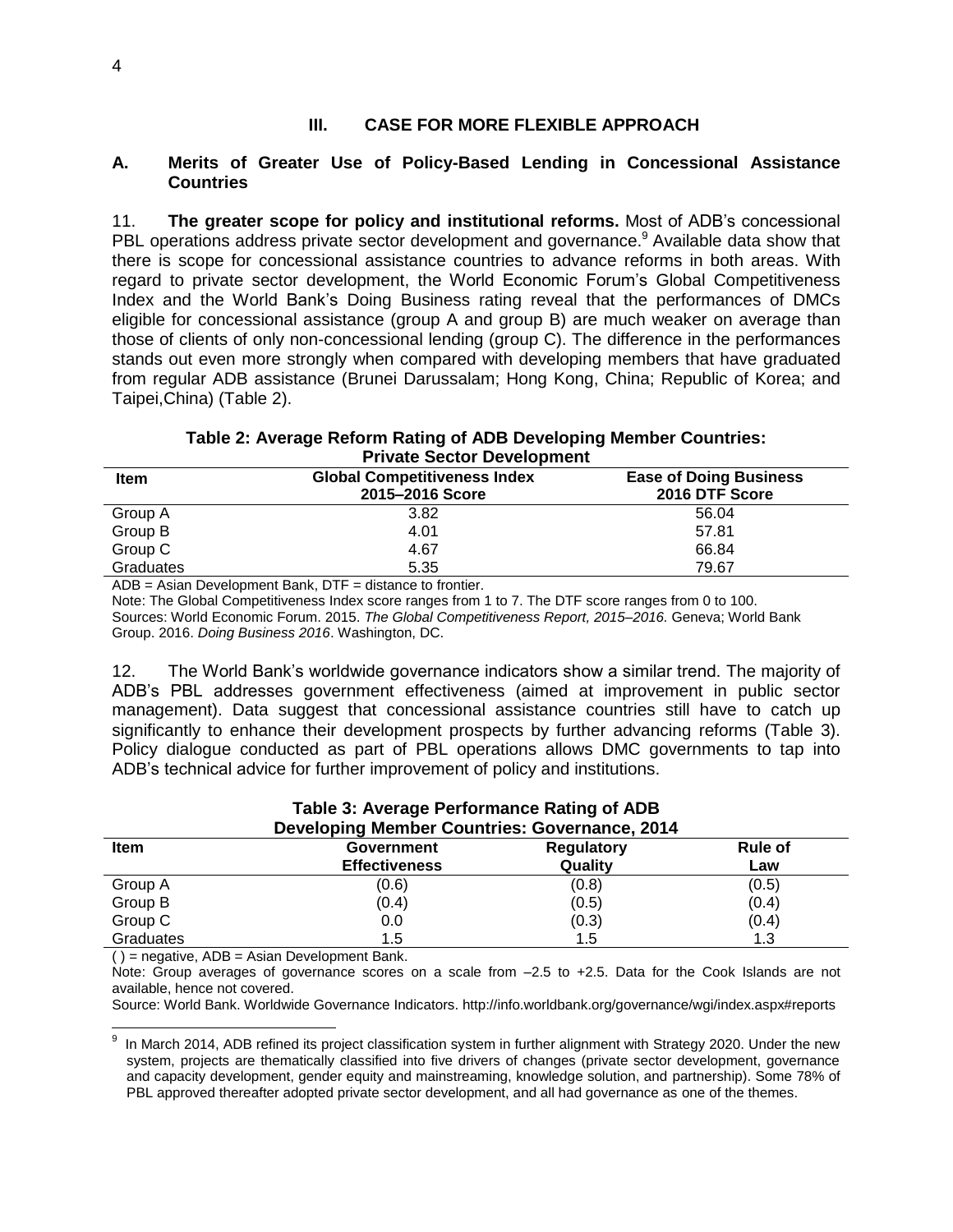13. **Macroeconomic distress.** Concessional assistance countries have more limited options to respond to macroeconomic challenges, yet they often have more limited fiscal space to respond to such challenges. During economic crises, DMCs with access to non-concessional lending have the option to mobilize ADB's countercyclical support facility (CSF) or special PBL. This type of support is not included in the ADB-wide PBL ceiling (20% under normal circumstances).  $10$  Concessional assistance-only countries do not have access to this crisis instrument, so they often have to resort to the flexible use of conventional PBL as the only option to receive fast-disbursing budget support in the face of macroeconomic difficulty. The current hard ceiling on concessional PBL would further limit the scope for ADB's poorest DMCs to resort to such an option, when they are faced with economic distress, and place them in a vulnerable position.

14. **Positive spillover to investment lending operations.** A sound policy environment is key for successful development financing, and experience shows that reforms improve the productivity of multilateral development banks' (MDBs) investment lending operations in the public and private sectors. Empirical evidence has verified such positive linkage. <sup>11</sup> Accordingly, reforms catalyzed by PBL can be expected to improve the effectiveness of ADB's project loans, and active use of PBL should ensure the effectiveness of overall ADB assistance to its DMCs.

# <span id="page-8-0"></span>**B. Practical Problems with the Rigid Ceiling**

15. **Practical difficulty to predict and manage the lending pipeline.** The share of PBL is calculated against the approvals of entire public sector lending. Lending pipelines are constantly adjusted throughout the year, and as a result it is not easy to predict and manage the actual PBL share correctly (as a de-facto moving target). Unexpected pipeline developments in the corporate-level aggregate may require a sudden adjustment of lending sources or amount toward the end of each year, at the risk of jeopardizing the development financing planning of affected DMCs. Because of the difficulty of accurate projection, Board waivers have to be sought nearly on an ex-post basis toward the end of the year, when it becomes almost certain that the ceiling would be breached. Up-front reporting to the Board on the projected PBL share would be preferable to the current approach of sudden pipeline adjustment and/or waiver, only after it becomes clear that such efforts could not work out at the end of the year.

16. **Consistency between concessional and non-concessional operations.** The prospective merger of OCR and the ADF from 2017 onward will substantially increase the scale of ADB's overall operations. However, this will also bring about inconsistencies in caps on PBL within the new OCR operations. After the merger, the new OCR operations will comprise concessional OCR lending (COL) and market-based OCR lending (MOL). Whereas MOL PBL

  $10$  These two crisis response instruments generate headroom for additional lending by setting short maturity (5–8 years), and are not suitable for concessional assistance-only countries with weak repayment capacity. ADB's Graduation Policy does not allow non-concessional lending to DMCs with low per capita gross national income and creditworthiness, except for projects that earn foreign exchange and are able to service their foreign debt fully from net foreign exchange earnings. ADB's PBL policy limits access to the CSF and PBL to DMCs eligible for MOL. ADB. 2008. *Review of the 1998 Graduation Policy of the Asian Development Bank.* Manila; and ADB. 2011. *Review of ADB's Policy-Based Lending.* Manila.

<sup>&</sup>lt;sup>11</sup> Based on the economic rate of return from 1,163 public sector investment projects financed by the World Bank and 113 private sector projects financed by the International Finance Corporation in 61 development countries, Isham and Kaufmann (1995) found that countries with undistorted policies are likely to end up with highly productive investments, and investments become more productive as policy-making improves. See J. Isham and D. Kaufmann. 1995. The Forgotten Rationale for Policy Reform: The Productivity of Investment Projects. *Policy Research Working Paper.* No. 1549. Washington, DC: World Bank.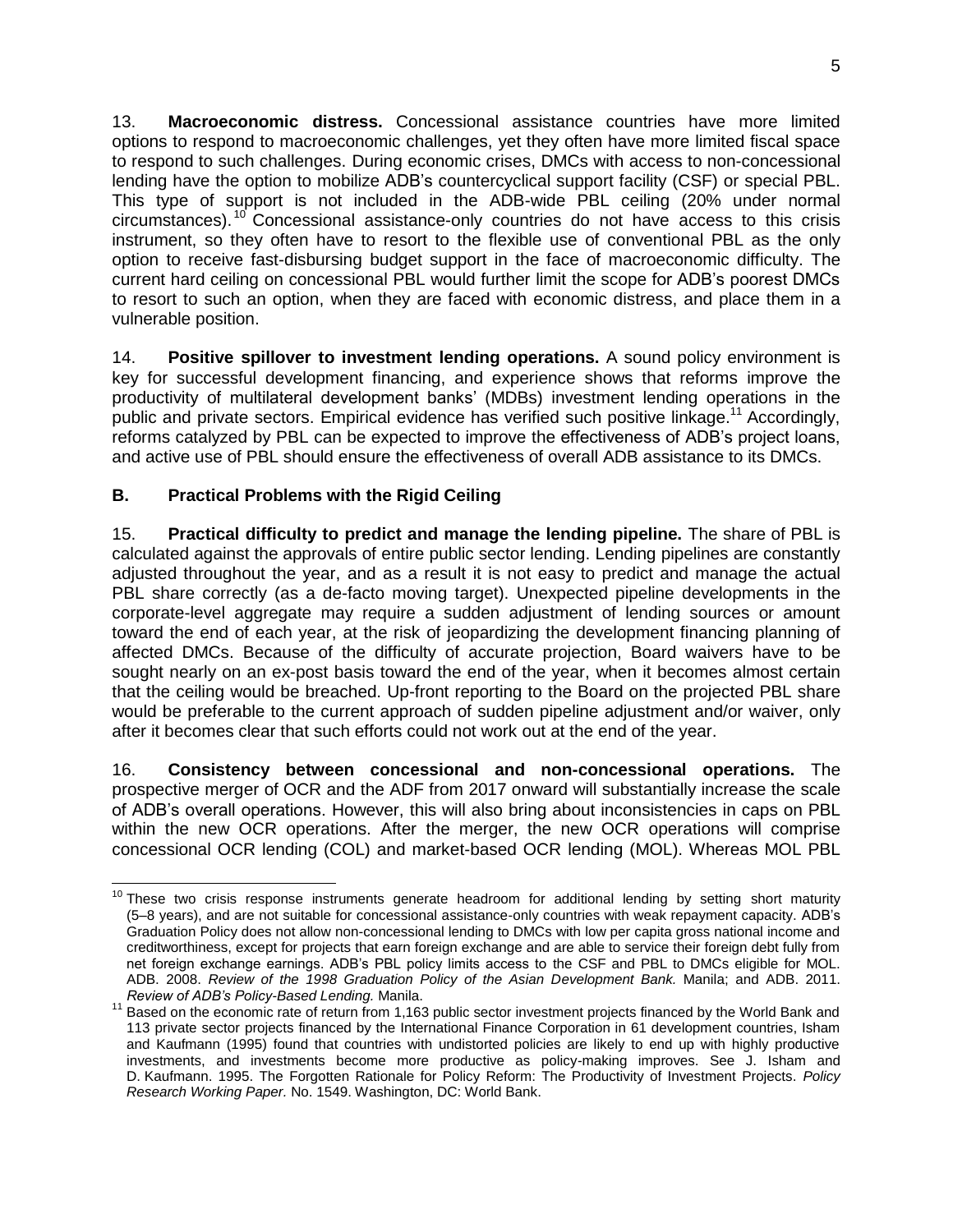would be constrained by the soft ceiling of 20.0% applicable in normal circumstances, those under COL would be restrained by the tight 22.5% ceiling. While concrete harmonization of restrictions on the entire PBL operations across concessional and non-concessional resources is not a direct subject of this paper, it deserves attention for consideration in the future.

# <span id="page-9-0"></span>**C. Harmonization with Other Multilateral Development Banks**

17. The current sub-ceiling of 22.5% was established in 1991 on account of the prevailing cap of 30% adopted by IDA**.** Thereafter, as part of development policy lending (DPL) reform in 2004, the World Bank removed its cap on DPL and replaced it with reporting requirements by management to the board on the anticipated DPL share in total lending.<sup>12</sup> For the IDA 15 period (2008–2011), IDA management was expected to seek board guidance if the share of DPL in concessional operations was projected to exceed the benchmark of 30%, but it was no longer deemed to constitute a hard ceiling as was previously the case.<sup>13</sup> Hence, the gap between ADB's hard ceiling of 22.5% and IDA's flexible practice has become more pronounced.

18. The World Bank's removal of the DPL ceiling reflected its recognition that rigid numerical caps do not ensure optimal use of program lending. The World Bank assessed that the tight numerical restriction precluded the scope for contextual judgment on the appropriateness of DPL. In addition, the cap—set at corporate aggregate levels—had little practical relevance, as staff process DPL based on individual countries' needs. Likewise, the board approves individual transactions rather than the entire pipeline. The same argument could be made for ADB.

#### **Table 4: Ceiling by Multilateral Development Banks** (%)

| $1.441$ $\bullet$ $1.41$ $\bullet$ $1.41$ $\bullet$ $1.41$ $\bullet$ $1.41$ $\bullet$ $1.41$ $\bullet$ $1.41$ $\bullet$ $1.41$ $\bullet$ $1.41$ |      |             |      |                   |
|-------------------------------------------------------------------------------------------------------------------------------------------------|------|-------------|------|-------------------|
| <b>Item</b>                                                                                                                                     | ADB  | <b>AfDB</b> | IADB | <b>World Bank</b> |
| Overall                                                                                                                                         | 20.0 | No ceiling  | 30.0 | No ceiling        |
| Concessional                                                                                                                                    | 22.5 | 25.0        | 30.0 | No ceiling        |

ADB = Asian Development Bank, AfDB = African Development Bank, IADB = Inter-American Development Bank.

Note: The share presents a limit for conventional budget support operations at the corporate level, excluding crisis response. The IADB's ceilings are 30% for both non-concessional and concessional PBLs.

Source: ADB. 2011. *Review of ADB's Policy-Based Lending*. Manila; AfDB Group. 2012. *Bank Group Policy on Program-Based Operations.* Abidjan; World Bank. 2004. *From Adjustment Lending to Development Policy Lending: Update of World Bank Polic*y. Washington, DC; hearings from the staff of multilateral development banks.

19. ADB's restriction on PBL is tighter than any other MDBs. ADB is the only MDB that sets different numerical shares for non-concessional and overall PBL operations (Table 4).<sup>14</sup> For instance, the Inter-American Development Bank (IADB) has a higher ceiling of 30%, allowing more flexible mobilization of PBL. The same ceiling applies for both ordinary capital (for a 4-year period) and biannually-allocated concessionary resources.

 $\overline{a}$ <sup>12</sup> World Bank. 2004. *From Adjustment Lending to Development Policy Lending: Update of World Bank Policy*. Washington, DC. The World Bank's operational manual sections on development policy financing (OP/BP 8.60) no longer present the bank-wide ceiling on DPL.

<sup>&</sup>lt;sup>13</sup> The hard ceiling of 30% is no longer stated in subsequent IDA replenishment reports.

<sup>&</sup>lt;sup>14</sup> Since the European Bank for Reconstruction and Development does not undertake PBL operations, it is not covered by this paper.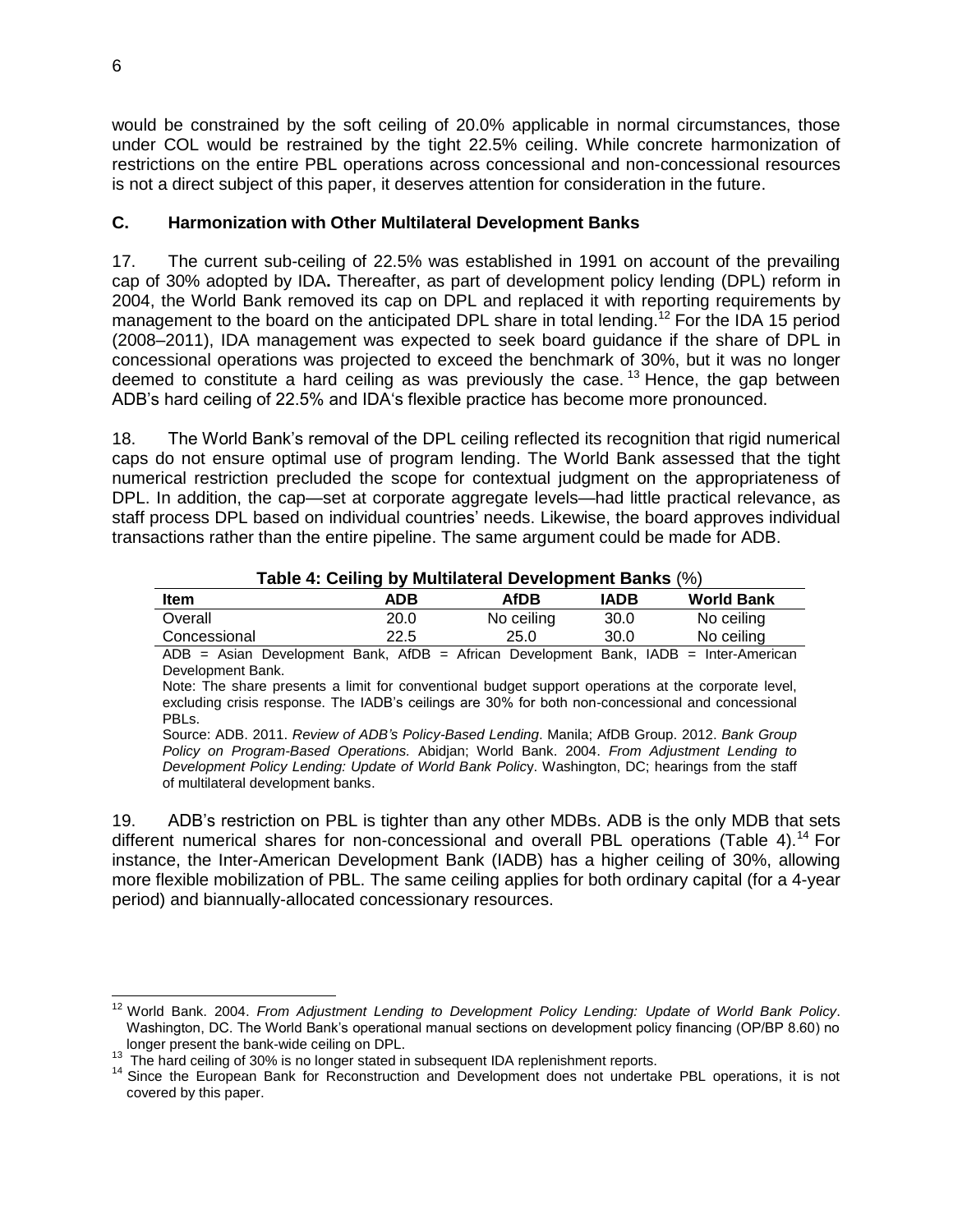#### <span id="page-10-0"></span>**D. Findings from Independent Evaluation**

20. Evaluation findings support the proposal for enhanced flexibility. According to preliminary ratings by project validation reports and project performance evaluation reports, the success rate for PBL operations in concessional assistance-only countries has been improving and was higher (69%) than those for project lending operations (63%) in these countries over 2006– 2015.<sup>15</sup> An earlier special evaluation study conducted in 2007 recommended the relaxation of the ceiling on program lending's share of total lending.<sup>16</sup> The study highlighted the need to review the current ceiling to bring it more in line with DMCs' needs for PBL. Another special evaluation study conducted in 2011 pointed out the absence of ADB's crisis response capacity for concessional assistance-only countries and recommended to set up a new facility for this purpose.<sup>17</sup> However, given the debt sustainability implications, it would be difficult to introduce a new facility with harder lending terms (as in the case of the CSF and special PBL) for concessional assistance-only countries with weak repayment capacity. In the absence of such special lending instruments for concessional assistance-only countries, relaxation of the current PBL sub-ceiling to allow for more flexible use of existing concessional resources in crisis situation may be the best alternative.

# **IV. ISSUES FOR DONORS' ENDORSEMENT**

<span id="page-10-1"></span>21. Donors' endorsement is sought to replace the hard ceiling of 22.5% by prior reporting on the anticipated concessional PBL share to the Board, when it is projected to exceed 30% in preliminary annual staff estimates. Management will make best efforts to ensure that the concessional PBL share remains within this benchmark, as part of ADB's ongoing operational monitoring and planning process.

22. The proposed approach would allow more flexibility in PBL operations in support of policy reforms in concessional assistance countries. The current hard sub-ceiling was not set on the basis of DMCs' development needs, and its rigidity imposes unnecessary constraints on support to concessional assistance countries. Other MDBs have adopted a more flexible approach in the use of PBL, and there is no reason that ADB should not follow suit. In particular, the World Bank's approach adopted for IDA 15 deserves consideration. Its higher benchmark of 30% allows for more flexible use of PBL, while up-front reporting on the projected PBL share enhances board oversight. ADB should adopt a similar approach for its PBL operations financed by concessional resources. The 30% threshold would also bring ADB's practice closer to that of the IADB, serving harmonization among MDBs.

 <sup>15</sup> The rating is also higher than that for ADB's entire PBL operations for the same period.

<sup>16</sup> ADB. 2007. *Special Evaluation Study: Policy-Based Lending: Emerging Practices in Supporting Reforms in Developing Member Countries*. Manila.

<sup>17</sup> ADB. 2011. *Special Evaluation Study: Real-time Evaluation of Asian Development Bank's Response to the Global Economic Crisis of 2008–2009.* Manila.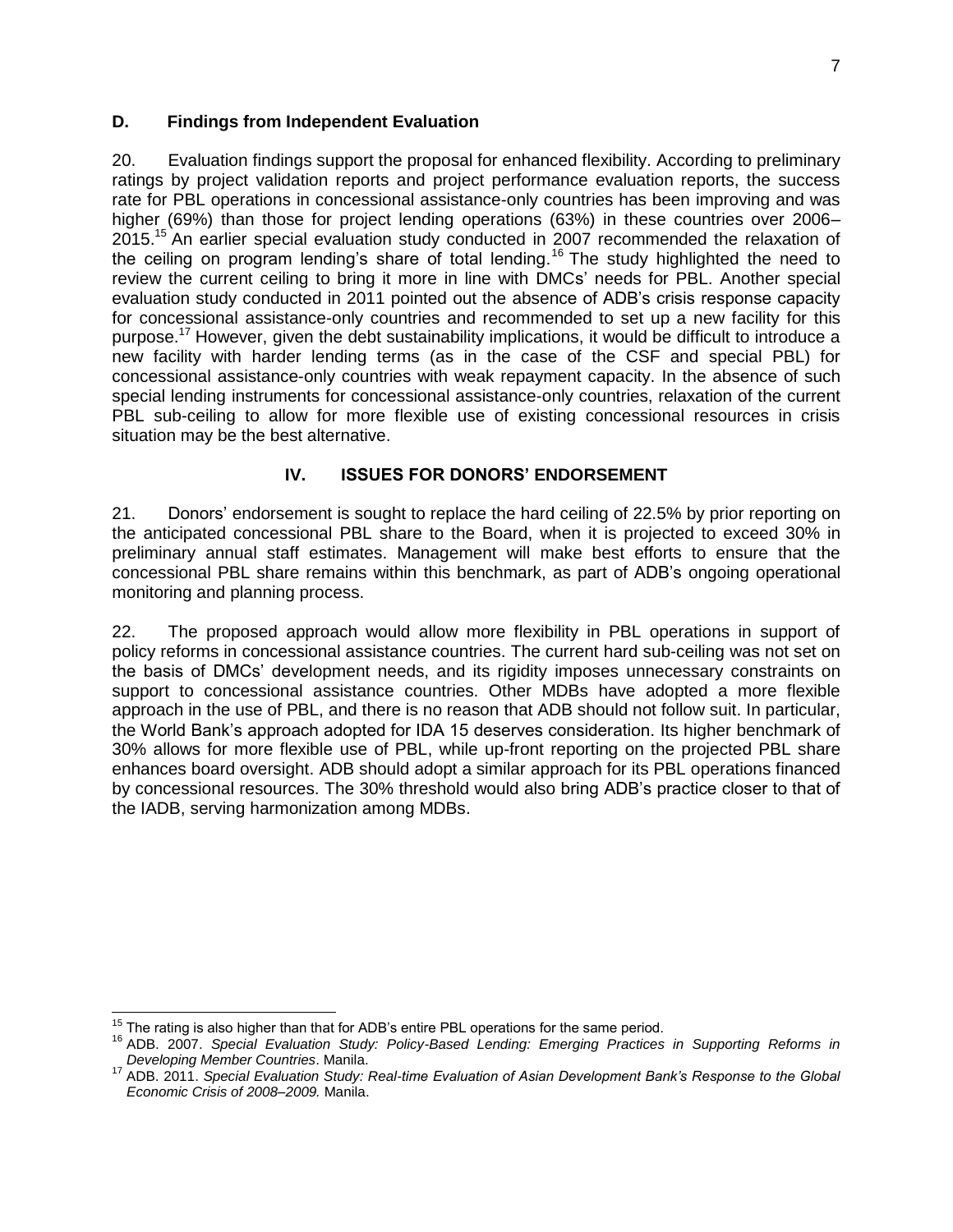### **TRENDS IN POLICY-BASED LENDING IN CONCESSIONAL ASSISTANCE COUNTRIES**

# <span id="page-11-0"></span>**A. Sectoral Distribution**

1. Although project lending continues to be the primary lending mode of the Asian Development Bank (ADB), policy-based lending (PBL) has been increasingly used to support important policy and sector reforms in ADB concessional assistance countries. Over time, the sectoral focus of PBL has shifted, in line with the development priorities of Asia and the Pacific. Shortly after its inception in 1978, program lending was directed primarily to finance imports of essential inputs in the agriculture and natural resources sector. In the wake of the Asian financial crisis in 1997/1998, financial sector reforms emerged as a major area of interventions. As the important role of governance and capable institutions for development had been recognized in the 2000s, an increasing share of PBL was mobilized in public sector management. Since 2011, more than half of PBL financed by concessional resources has been approved on the basis of the recent and prospective reforms of developing member countries (DMCs) in public sector management. Other areas of sectoral focus include energy and finance, followed by education, industry and trade, multisector, agriculture and natural resources, and health (see Figure).

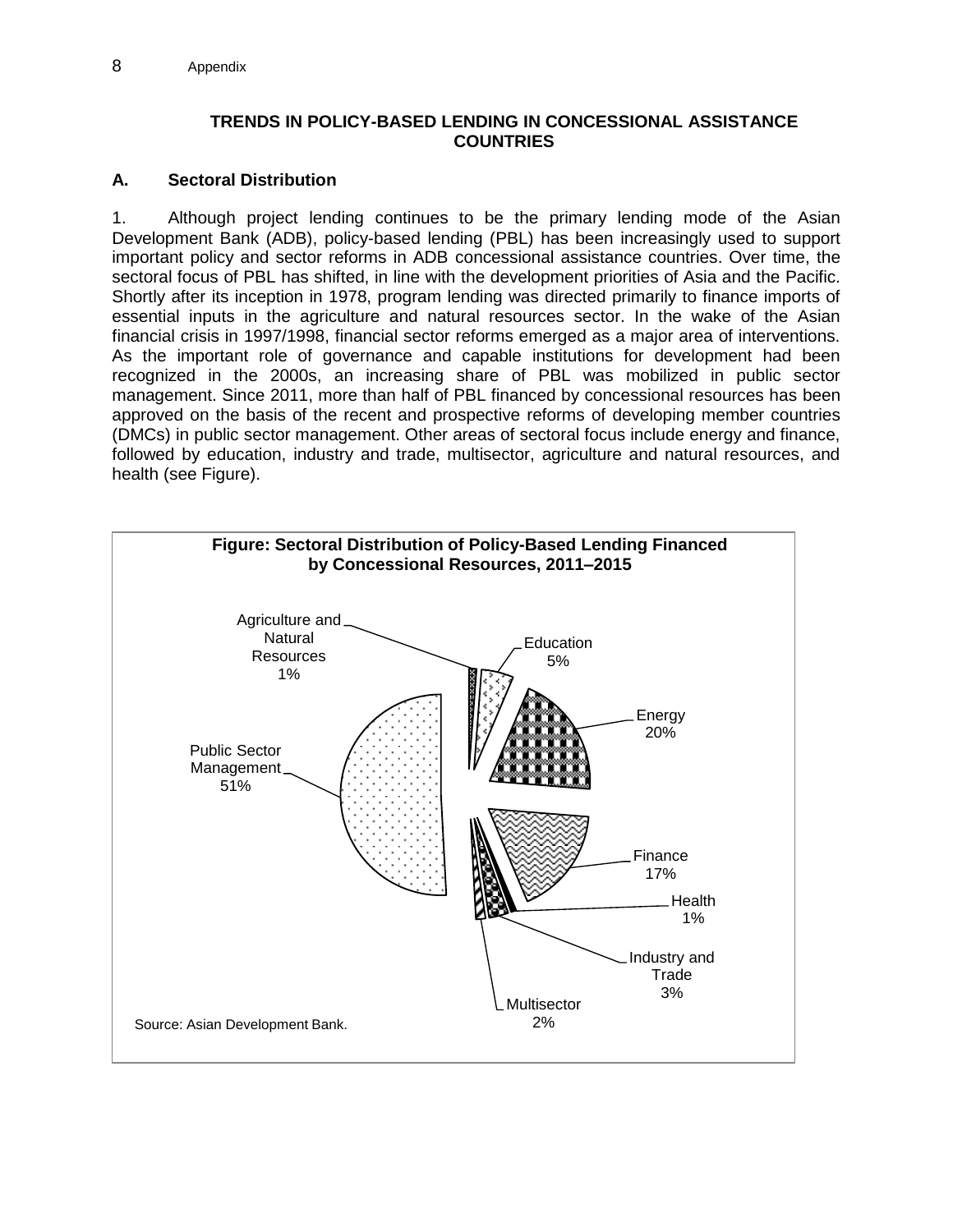# **B. Examples of Selected Operations**

2. ADB's PBL operations have been playing a key role in catalyzing policy reforms in its DMCs. Examples of successful interventions are discussed below.

3. **Cambodia Financial Sector Program Clusters (2001).**<sup>1</sup> ADB's technical assistance and policy support in 1999–2001 led to the formulation of the government's financial sector blueprint for 2001–2010. ADB supported the government's plan through the first Financial Sector Program (FSP) cluster from 2001 to 2007, which enabled the government to lay the legal and regulatory groundwork for a sound, market-oriented financial sector. The government took strong action to consolidate the banking system and introduced stricter rules for capital adequacy, governance, and risk management. Moreover, it sought continuing support from ADB to make sure the reforms were durable and that ordinary citizens had broad access to financial services. The original blueprint was updated, and the government adopted it in February 2007 as the country's Financial Sector Development Strategy, 2006–2015. The Second Financial Sector Program (FSP II) was also designed and approved in 2007. The Financial Sector Development Strategy was last updated for 2011–2020, and ADB's third cluster and technical assistance supported implementation of its early phase. During the implementation period of the three clusters, public confidence greatly improved, leading to increased financial intermediation and enabling the financial sector to contribute to economic growth and poverty reduction. Cambodia's financial deepening has accelerated, with increased supply of financial services. The ratio of broad money supply (M2) to gross domestic product (GDP) increased from 13.0% in 2001 to 53.4% in 2013.<sup>2</sup>

4. **Samoa Economic Recovery Support Program—Subprograms 1 and 2 (2010).**<sup>3</sup> ADB used PBL to support the government's establishment of a medium-term expenditure framework for transparent, accountable, and efficient use of public funds in Samoa. The ADB program filled rehabilitation and reconstruction budget needs after the 2008–2009 global economic crisis and a tsunami disaster in 2009. It helped make the legal and regulatory environment more conducive to private sector investment, improve the management of state-owned enterprises, deregulate the telecommunications industry, and liberalize air transport. The program also opened up official records of government contracts and performance to public scrutiny. The country's GDP growth rate recovered from  $-5.6\%$  in 2009 to 2.7% in 2012.<sup>4</sup>

5. **Lao People's Democratic Republic Basic Education Sector Development Program (2006).** The program helped the government of the Lao People's Democratic Republic to expand lower secondary schooling by 1 year and carry out other national educational reforms

 1 ADB. 2011. *Review of ADB's Policy-Based Lending.* Manila; ADB. 2014. *Report and Recommendation of the President to the Board of Directors: Proposed Policy-Based Loan for Subprogram 3 of the Third Financial Sector Program in the Kingdom of Cambodia*. Manila.

 $2$  In the same period, credit to the private sector has risen from 6.0% of GDP to 40.4%, and total deposits from 10.4% to 49.1%. Reflecting improved public confidence in the banking system and financial deepening, total bank assets reached 83% of estimated GDP in 2013, from the record of 22% in 2005. A. Batten et al. 2015. The Financial Systems of Financially Less Developed Asian Economies: Key Features and Reform Priorities. *ADB Economics Working Paper Series.* No. 450. Manila.

<sup>3</sup> ADB. 2010. *Report and Recommendation of the President to the Board of Directors: Proposed Program Cluster and Loan for Subprogram 1 Economic Recovery Support Program. In Independent State of Samoa.* Manila; ADB. 2014. *Development Effectiveness Review*. Manila.

<sup>4</sup> Data are sourced from ADB. 2014. *Asian Development Outlook 2014: Fiscal Policy for Inclusive Growth.* Manila.

<sup>5</sup> ADB. 2014. *Completion Report: Basic Education Sector Development Program in the Lao People's Democratic Republic.* Manila; ADB. 2014. *Development Effectiveness Review*. Manila.